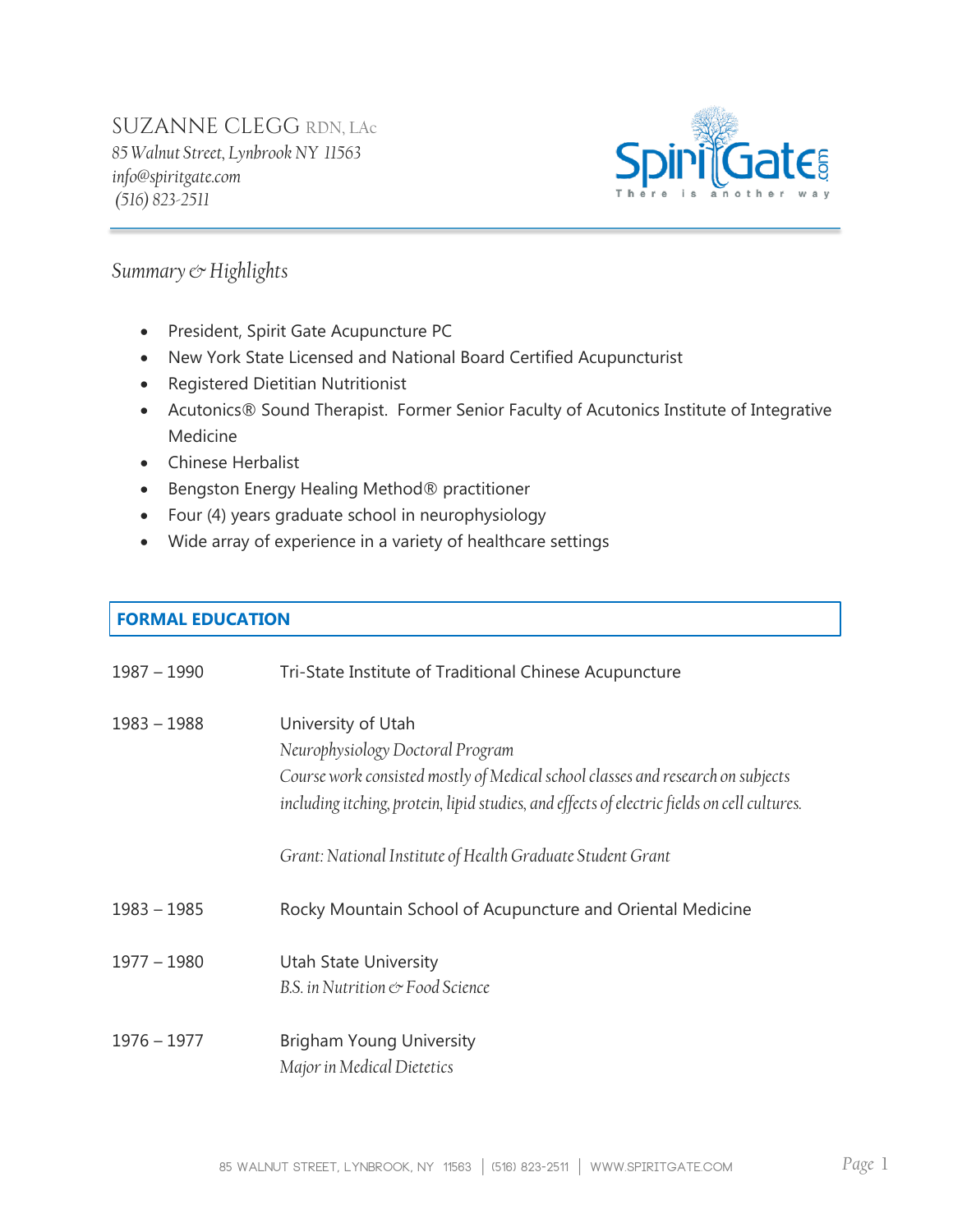#### **PROFESSIONAL WORK EXPERIENCE**

| <b>YEAR</b>   | <b>AFFILIATION</b>                                                 | <b>DESCRIPTION</b>                                                                                                                                                                                                                                                                                    |
|---------------|--------------------------------------------------------------------|-------------------------------------------------------------------------------------------------------------------------------------------------------------------------------------------------------------------------------------------------------------------------------------------------------|
| $2004 - 2016$ | <b>Private Practice</b>                                            | Acupuncture, herbs, nutrition and Acutonics® sound therapy and Bengston<br>Energy Healing Method® as a solo practitioner.                                                                                                                                                                             |
| $2009 - 2014$ | Elizabeth Seton Pediatric Center                                   | Acutonics® Instructor. Three (3) classes with follow-up supervision.                                                                                                                                                                                                                                  |
| $2001 - 2004$ | <b>Private Practice</b>                                            | Private practice in high-volume rehabilitation clinic. Treated 40-60 patients<br>per day. Hired and supervised two other acupuncturists. Worked with<br>chiropractors, internists, psychotherapists, physical therapists, and<br>neurologist. Hired a management company, billing company, secretary. |
| $1992 - 2001$ | <b>Private Practice</b>                                            | Acupuncture, herbs, nutrition, and lifestyle counseling.                                                                                                                                                                                                                                              |
| $1998 - 2000$ | Beth Israel Hospital                                               | Acupuncturist for HIV/AIDS clinic.                                                                                                                                                                                                                                                                    |
| $1994 - 1995$ | Private Office                                                     | Acupuncturist working in office of Naomi Rabinowitz, MD.                                                                                                                                                                                                                                              |
| $1991 - 1992$ | <b>Private Practice</b>                                            | Private practice in "Bodymind Nutrition Consulting and Oriental Healing<br>Arts." Treating individuals and facilitating small groups.                                                                                                                                                                 |
| $1989 - 1994$ | New School for Social Research                                     | Adjunct Instructor of "Set Point Theory of Weight Control" class.                                                                                                                                                                                                                                     |
| $1988 - 1989$ | Richard M. Bachrach Center for<br>Osteopathic Medicine             | Nutritionist                                                                                                                                                                                                                                                                                          |
|               | The New York Hospital- Cornell<br><b>University Medical Center</b> | Administrative assistant to Willibald Nagler, M.D., Director and Chairman<br>of Rehabilitation Medicine. Here, I learned much about Physical Therapy<br>while attending acupuncture school.                                                                                                           |
| $1987 - 1988$ | Sloan Kettering Cancer Center                                      | Lipid Metabolism basic research. Research assistant and co-author of a<br>paper.                                                                                                                                                                                                                      |
| $1986 - 1987$ | Private Instructor                                                 | Self-employed acupressure instructor while in graduate school.                                                                                                                                                                                                                                        |
| $1981 - 1982$ | Holy Cross Hospital                                                | Clinical Dietitian. Conducted and revised nutrition education on Diabetetic<br>unit. Improved nutritional care on Rehabilitation Unit.                                                                                                                                                                |
| 1980 - 1981   | Cottonwood Hospital                                                | Dietitian. Clinical duties included: Revising nutrition education packets,<br>nutritional assessment, charting, diet instructions. Administrative duties<br>included: purchasing, employee relations, planning catered events, presenting<br>In-service classes, etc.                                 |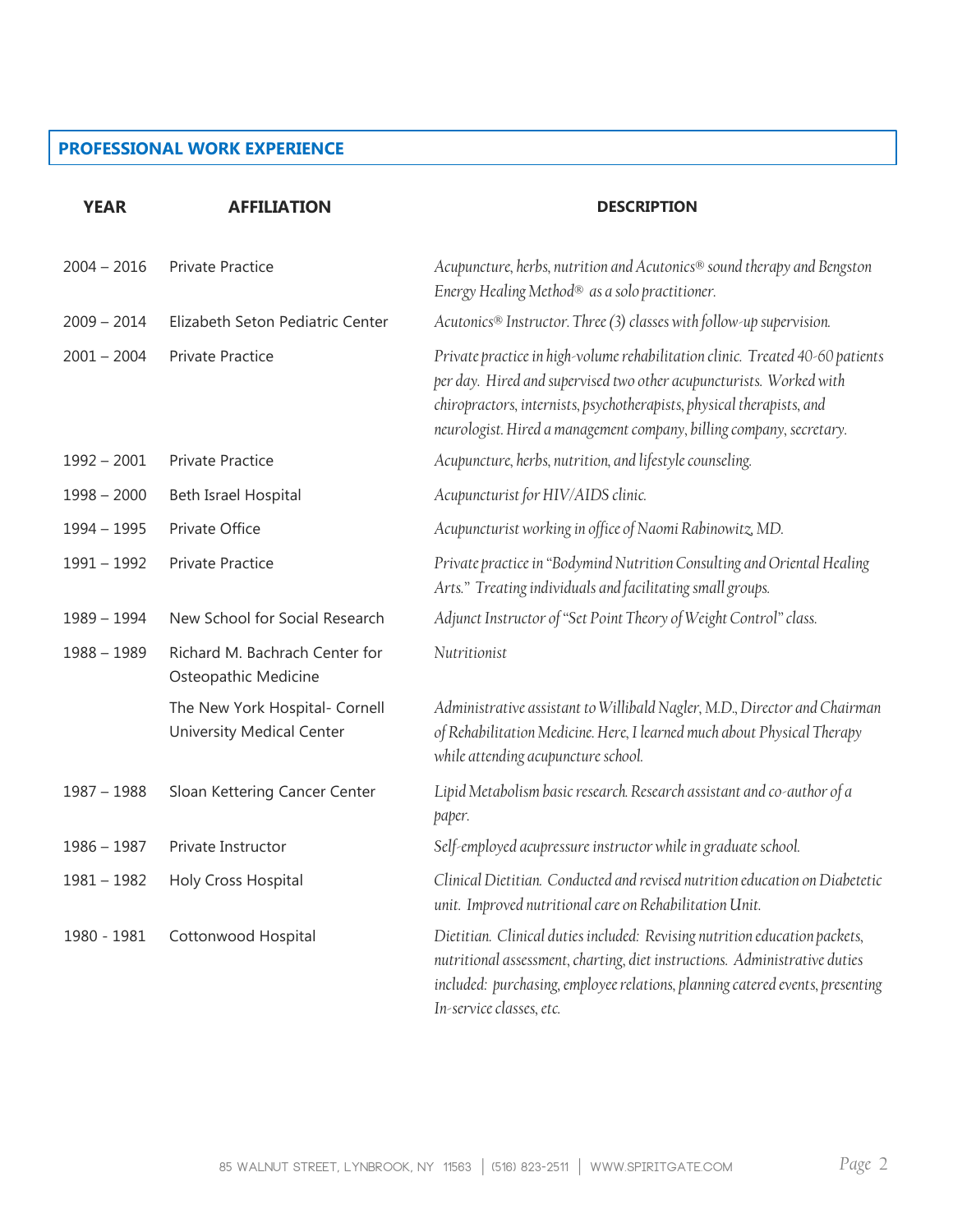## **LABORATORY EXPERIENCE AND PUBLICATIONS**

| $1987 - 1988$ | Memorial Sloan Kettering Cancer Center                                                           |
|---------------|--------------------------------------------------------------------------------------------------|
|               | Department of Endocrinology                                                                      |
|               | Performed all experiments and co-authored paper: Kolesnick, RN and Clegg, S. "1,2-               |
|               | Diacylglycerols, but not phorbol esters, activate a potential inhibitory pathway for protein     |
|               | kinase C in GH3 pituitary cells, evidence for involvement of a sphingomyelinase." The Journal of |
|               | Biological Chemistry, 2653:6534-6537, 1988.                                                      |
| $1985 - 1986$ | University of Utah                                                                               |
|               | As part of graduate studies, worked in lab investigating the effects of parathyroid hormone on   |
|               | protein, DNA and calcium content of osteocyte cultures.                                          |
| $1983 - 1984$ | University of Utah                                                                               |
|               | Performed psychophysical itching experiments and published abstract of results: Clegg, S. and    |
|               | Tucket, R. "Sensations evoked by cutaneous application of histamine, papain and hydrochloric     |
|               | acid". Clinical Research 32:576A, 1984.                                                          |

# **HIGHLIGHTS OF INFORMAL** (*Non-Matriculated*) **EDUCATION**

| 2015          | Certified in Andy Rosenfarb's acclaimed method for successfully treating<br>retinitis pigmentosa.                                                                                         |
|---------------|-------------------------------------------------------------------------------------------------------------------------------------------------------------------------------------------|
| 2015          | Acugraph Digital Meridian Analysis (Adrian Larsen).                                                                                                                                       |
| Ongoing       | Nutrition and acupuncture-related continuing education. Minimum 150<br>hours every 5 years to maintain credentials of Registered Dietitian and<br>National Board Certified Acupuncturist. |
| $2012 - 2015$ | Diet approaches to helping autoimmune disease (Sarah Ballentyne)                                                                                                                          |
| $2005 - 2015$ | Senior Faculty of Acutonics Institute of Integrative Medicine                                                                                                                             |
| $2004 - 2005$ | Supervision with several healers (William Bengston, PhD and Laurie<br>Herron)                                                                                                             |
| $2003 - 2004$ | Acutonics® Sound Healing Training. Levels I, II, III, IV, V, VI. (150 hours).                                                                                                             |